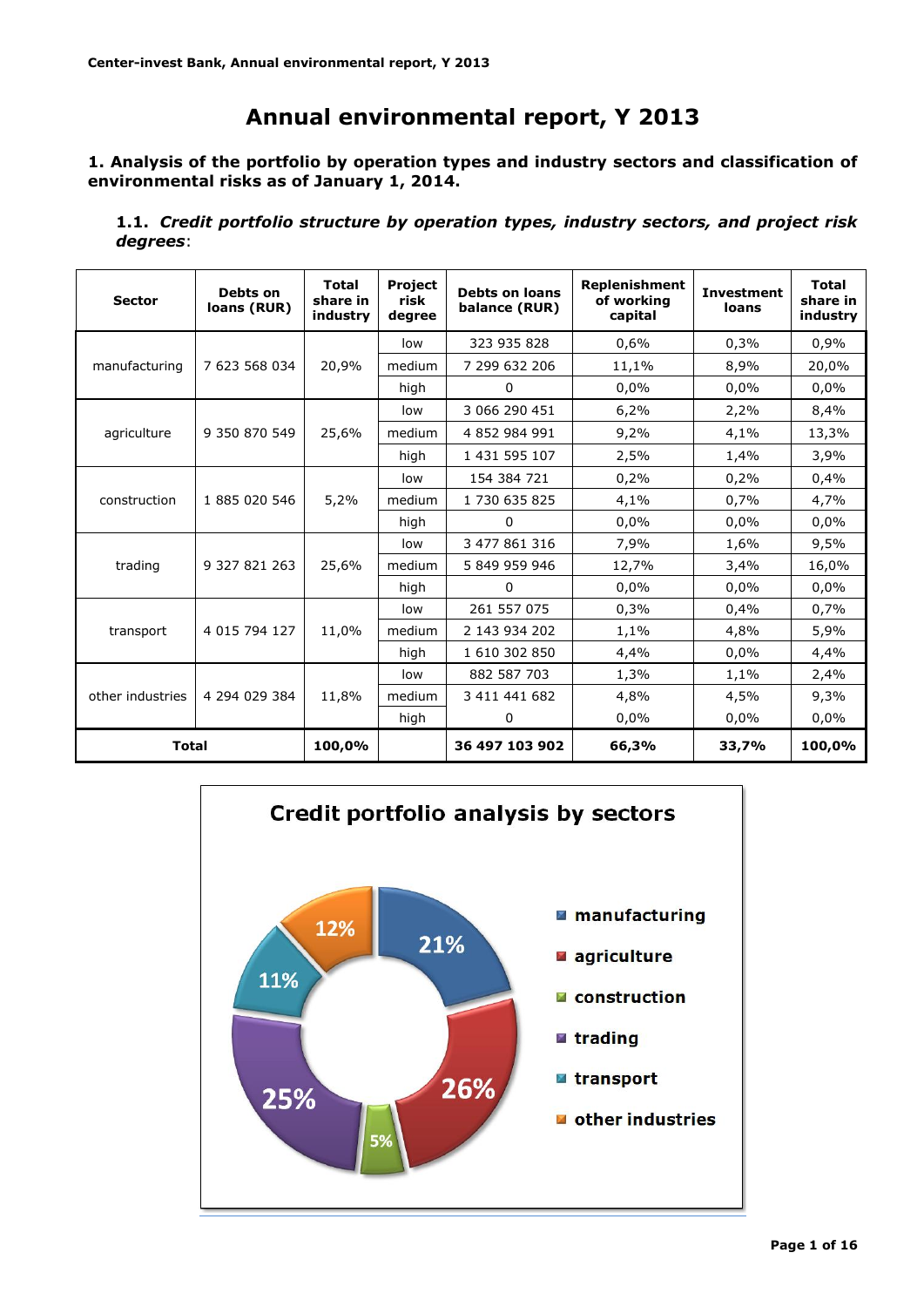| 1.2.     |  |  | Credit portfolio structure by environmental, social, and project risk |  |  |
|----------|--|--|-----------------------------------------------------------------------|--|--|
| degrees: |  |  |                                                                       |  |  |

| <b>Risk</b><br>degree | Environmental risk,<br>debts on loans (RUR) | <b>Share</b> | Social risk,<br>debts on loans (RUR) | <b>Share</b> | <b>Project risk, debts</b><br>on loans (RUR) | <b>Share</b> |
|-----------------------|---------------------------------------------|--------------|--------------------------------------|--------------|----------------------------------------------|--------------|
| low                   | 20 819 246 970                              | 57.0%        | 20 752 969 721                       | 56,9%        | 8 166 617 094                                | 22.4%        |
| medium                | 11 622 812 903                              | 31.8%        | 9 988 407 995                        | 27,4%        | 25 288 588 852                               | 69,3%        |
| high                  | 4 055 044 030                               | 11,1%        | 5 755 726 186                        | 15,8%        | 3 041 897 957                                | 8,3%         |





| <b>Environmental</b><br>risk degree | Social<br>risk<br>degree | Debts on<br>loans (RUR) | Share  |
|-------------------------------------|--------------------------|-------------------------|--------|
| low                                 | low                      | 17 554 810 741          | 48,10% |
| low                                 | medium                   | 3 120 839 933           | 8,55%  |
| low                                 | high                     | 143 596 296             | 0,39%  |
| medium                              | low                      | 3 029 489 641           | 8,30%  |
| medium                              | medium                   | 6 818 389 720           | 18,68% |
| medium                              | high                     | 1 774 933 542           | 4,86%  |
| high                                | low                      | 168 669 340             | 0,46%  |
| high                                | medium                   | 49 178 342              | 0,13%  |
| high                                | high                     | 3 837 196 348           | 10,51% |



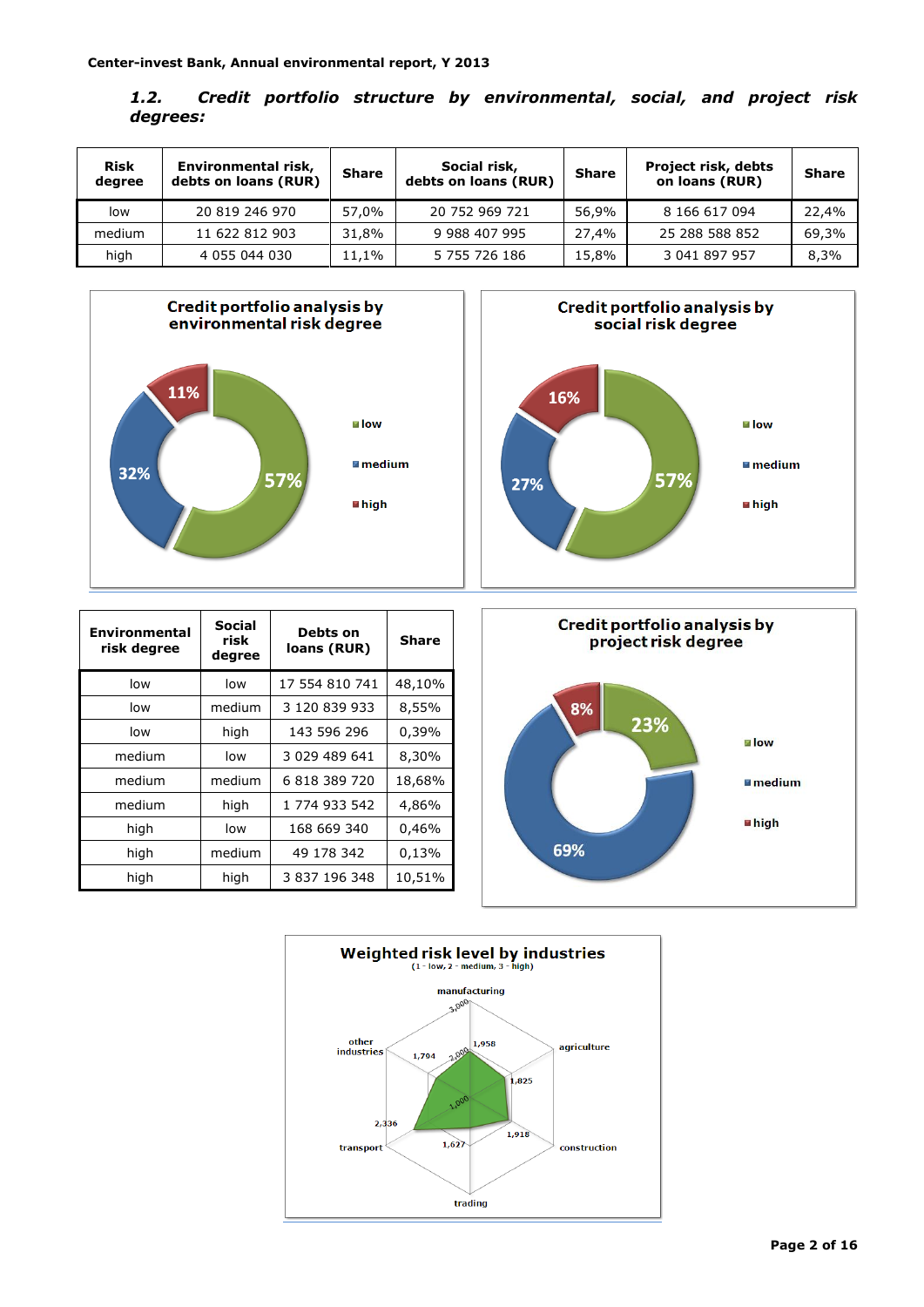

The following diagram presents groups of high project risk customers by industries.

# **2. Describe how the environmental procedures were included in the operation approval process:**

In 2010 the Bank adopted a new version of «Environmental and Social Policy» (06.09.2010, amendments dd. 01.02.2011, dd. 11.09.2012), which was agreed with the main shareholders and partners of the Bank.

The Environmental and Social policy of JSC CB Center-invest (further 'Policy') is a key element of the process of decision-making in the Bank related to financing and approval of projects, and monitoring of their realization.

The purpose of the Policy consist in description of the commitments and procedures supporting the generally recognized principles of promotion of the 'environmentally safe and steady development' in all business operations in the domains of banking, investment, and technical cooperation, as a fundamental aspect of a rational conduct of business.

Center-Invest Bank prefers to finance the projects capable of bringing additional environmental and social yields. Special attention is paid to projects including elements aimed at solution of priority environmental and social problems characteristic of the region, where the Bank operates, such as mitigation of the climate change consequences and the corresponding adaptation measures, desertification, preservation of biodiversity, power and resources saving, reduction of the scale of poverty, promotion of good labor conditions, overcoming of social alienation, access to the basic services, equality of sexes, transparency and social development.

The Bank understands the importance of the measures for mitigation of the climate change consequences and corresponding adaptation, and their priority in the context of its operations in the region. It intends to further develop its approach to solution of the climate change problems, especially with regard to reduction of the greenhouse gas emissions, adaptation, use of renewable energy sources, and rising of power efficiency, and to intensify its efforts for solution of these problems within the framework of its operations.

All projects funded by the Bank are subjected to preliminary environmental and social assessment to assist in taking decisions on expediency of financing of a particular activity and, in case of a positive decision, determination of the approach to solution of the environmental and social problems. Such a preliminary social and environmental assessment is a part of the process of general preliminary assessment of the project, which presupposes assessment of the financial, and goodwill risks, and identification of opportunities to improve the environmental or social situation. This preliminary assessment takes into account the nature and the scale of the project, and is commensurate with the level of environmental and social risks and their consequences.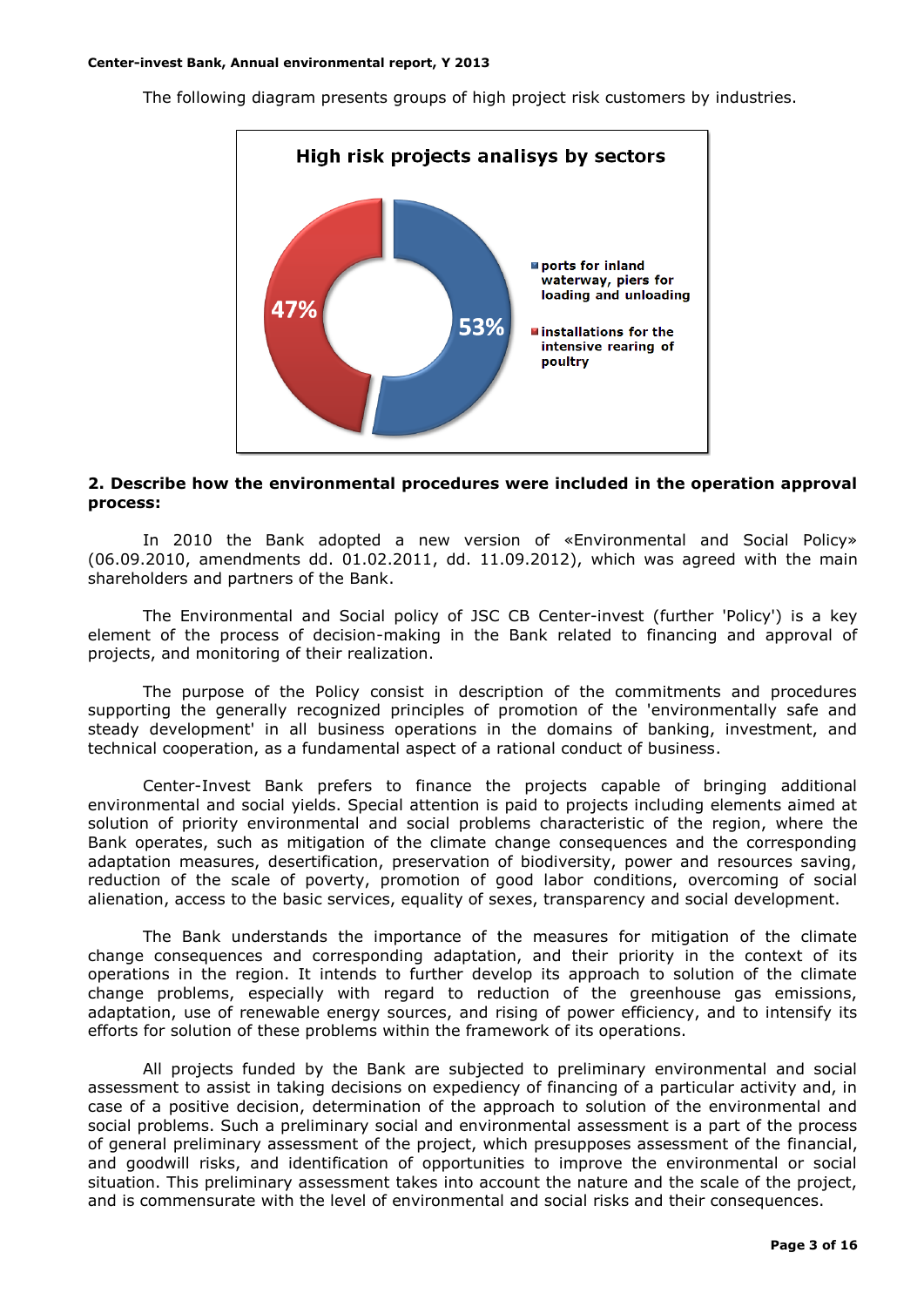Center-Invest Bank may refuse from financing of a proposed project for environmental or social reasons in the events when, for instance, such project does not provide for satisfactory methods of solution of environmental and social problems within the time limits deemed reasonable by the Bank, or when the level of residual consequences is inadmissibly high. Besides, there is a list of operations, which the Bank will not finance. That list is contained in the appended 'Environmental and Social Exclusion List of Center-Invest Bank.

Based on environmental and social criteria, Center-Invest Bank classifies the proposed projects by the following categories depending on the level of environmental and social risks: 'A' or 'high-risk', 'B' or 'medium-risk', 'C' or 'low-risk' (Annex 3). This is needed to provide for the scale of the potential environmental and social consequences and problems connected with the proposed projects, and to determine the nature and depth of the required analysis of the environmental and social aspects of each project, the extent of disclosure of information, and cooperation with the interested parties, account taken of the character, the location, the environmental sensitivity, and the scale of the project, as well as the nature and severity of the concomitant environmental consequences and problems. The Bank refers to Category 'A' all projects described in the appended 'Category 'A' Projects', and the projects characterized by a 'high' level of environmental and social risks based on assessment carried out in accordance with the appended 'Criteria of Assessment of Environmental and Social Risks' (Annex 4).

Center-Invest Bank will monitor compliance with the environmental and social commitments under the projects. If the results of monitoring show that the project realization circumstances have changed, or that the customer does not comply with its obligations to observe the requirements, the Bank will work out the corrective actions in collaboration with the customer, and/or resort to the appropriate legal remedies provided for in the contractual and legal documents.

## **3. Specify the details of the operations, the execution of which was refused for environmental reasons, in particular because of actual or alleged failure to comply with the Exclusion List:**

No such cases found.

**4. Specify the details of the operations, the execution of which was refused for environmental reasons, because of failure to comply with the laws on health or safety:**

No such cases found.

**5. Specify the details of significant environmental problems connected with the borrowers, during the accounting period. In particular:**

- **Accidents / court hearings / lawsuits,**
- **Cases of non-compliance with the applicable laws on environment protection, heath, or safety, resulting in fines, penalties, or non-compliance rates,**
- **Cases of non-compliance of the borrowers with the environmental provisions of the agreements signed with the Bank:**

No such cases found.

**6. Specify the details of the loans / investments / guarantees, etc. used for financing of environmental improvements, such as greater efficiency of energy utilization, reduction of energy consumption, reduction of volumes of water consumption, switchover to clean technologies, lower payments for the issue of permits, or minimization of fines as a result of environmental improvements:**

According to the results of 2013 the bank's loan portfolio includes 3 563 energy efficiency projects for the total amount of 2 129.0 million rubles.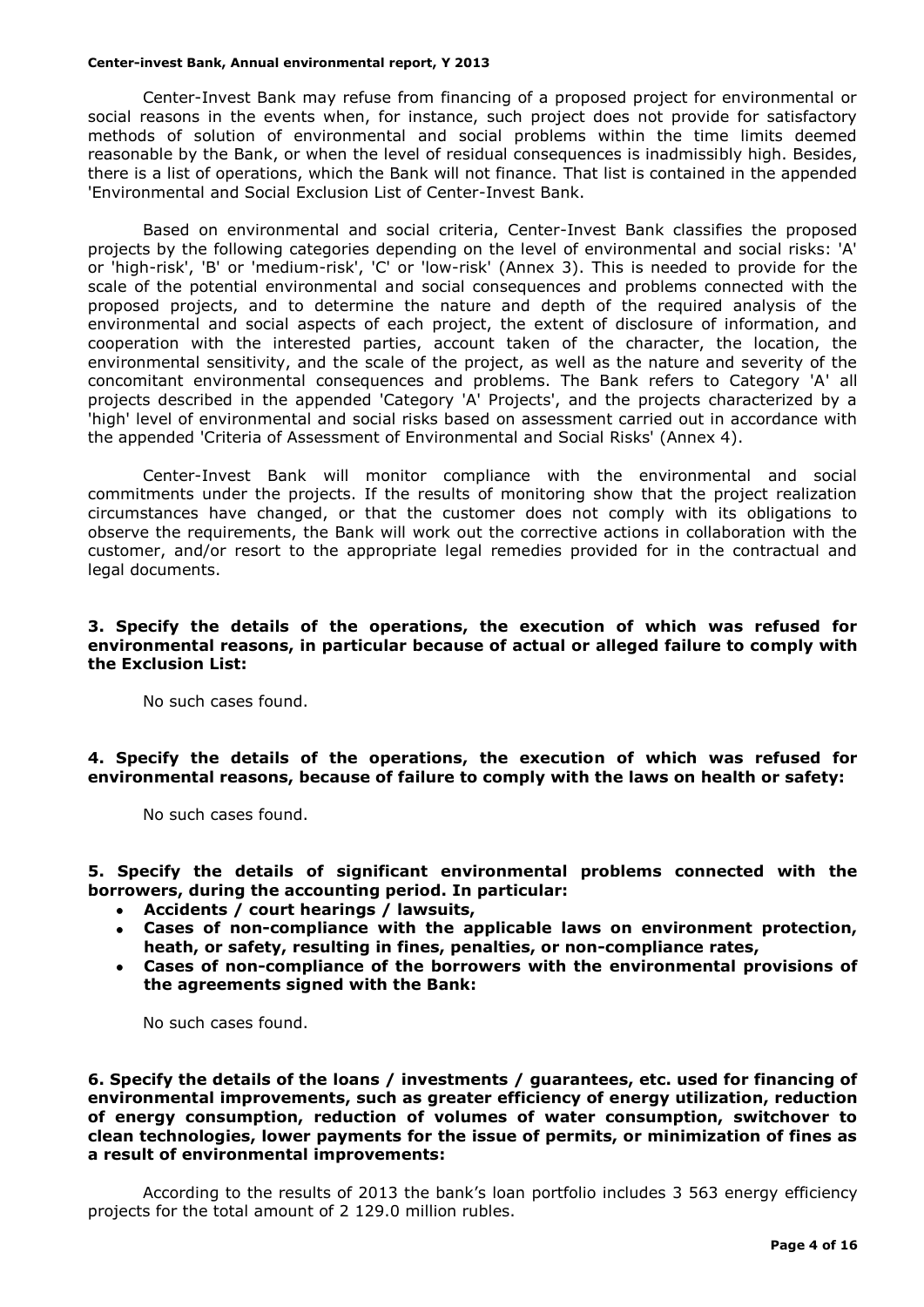| <b>Industry</b> | Number of<br>projects | <b>Projects amount</b><br>(RUR) | <b>Amount of financing</b><br>(RUR) | <b>Share</b> |
|-----------------|-----------------------|---------------------------------|-------------------------------------|--------------|
| agriculture     | 39                    | 716 288 735                     | 571 904 692                         | 26,9%        |
| production      | 24                    | 525 911 985                     | 457 276 694                         | 21,5%        |
| residential     | 3 4 9 6               | 963 605 000                     | 963 605 000                         | 45,3%        |
| other           | 4                     | 154 608 000                     | 136 249 000                         | 6,4%         |
| Total           | 3 5 6 3               | 2 360 413 720                   | 2 129 035 386                       | 100,0%       |

Breakdown of financed energy efficiency projects by industries provided below:

Center-invest Bank's success in financing energy efficiency projects is attributable to the fundamentally new approach that we have developed for our customers in southern Russia: sustainable lending. This new strategy combines technical, financial and social engineering.

The list of all energy efficiency projects (except Residential loans portfolio) provided in 2013 with indication of Energy savings (per unit) and Reduction of  $CO<sub>2</sub>$  (tones per annum) is given in Annex 5. Total  $CO<sub>2</sub>$  reduction for 2013 equals 23 067 ton.



# **7. Specify the details of the bad debts arising as a result of environmental problems:**

No such cases found.

# **8. Describe the methods of monitoring of the nature protection activities of the borrowers (e.g. on-site visits by the Bank employees, inspection by the environment protection / sanitary control bodies, copies of new permits, reports of borrowers):**

The Bank supervises over all projects included in its portfolio, in order to secure compliance with the environmental, social, and other requirements for the project. The borrowers are inspected on site, on the quarterly basis, by the employees of the Economic Security Directorate of the Bank, who perform, inter alia, the visual control of the borrower's compliance with the environmental requirements of the Bank. In the event of violations, the Bank chooses the appropriate course of action, and informs the company involved in the project about the need to take the corresponding corrective measures.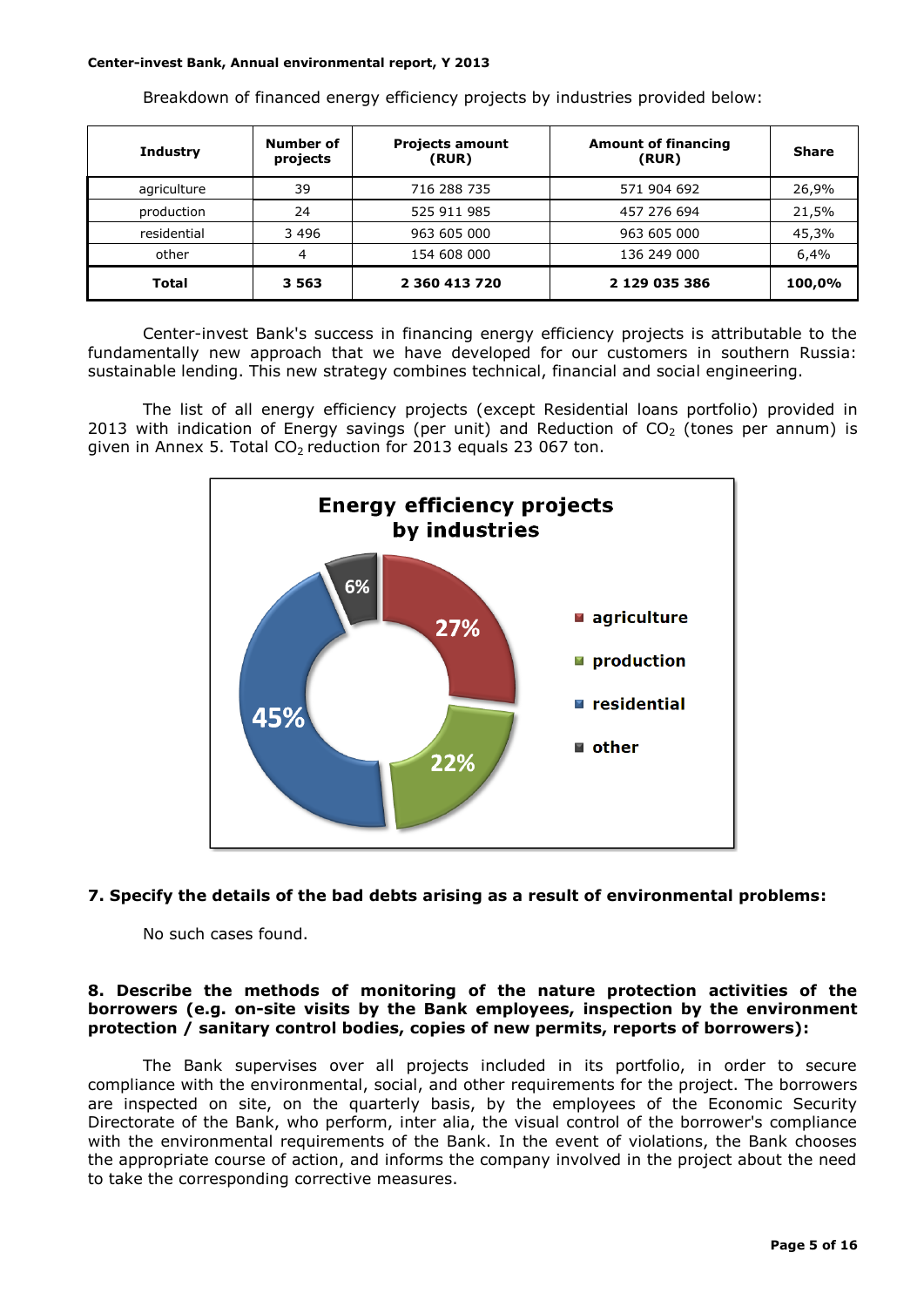# **9. Specify the surname and the title of the employee(s) responsible for adoption of the environmental procedures:**

Sergey Y. Smirnov – Member of the Executive Board of Center-invest Bank - in charge of coordination of the processes used for the adoption of the environmental procedures at Centerinvest Bank, Environmental secretary of Center-invest Bank;

Olga E. Fofonova – Senior Economist of the Corporate lending department.

# **10. Specify the difficulties and / or constraints in connection with the adoption of the environmental procedures:**

Main problems:

- low level of environmental awareness of the customers the project sponsors;
- underestimation by them of the importance of the environmental audit for modernization of their productions;
- $\bullet$ insufficient information available to the public on the decisions capable of adversely effecting the quality and purity of the environment.

## **11. Additional "sustainable" information:**

Since recently, starting from 2012, Center-invest Bank has adopted a new strategy "Sustainable banking business model" which has defined its approach to banking business in the Southern Russia. It is not a marketing tool, but a new way of thinking and banking in Russia.

Disclosure & transparency: annual audit by PWC, Moody's rating confirmed at Ba3 positive, in 2007 Center-invest Bank was the first Russian bank to be a finalist and prize winner in the FT Sustainable Banking Awards**:** Dr. Vysokov won the silver medal in the "Sustainable Banker of the Year" category. In a competion run by The New Economy magazine, Center-invest Bank was recognise as the best Russian bank of 2010 for sustainability**.** Center-invest was the only Russian bank to reach the competition final. The winners of the Sustainable Entrepreneurship Award 2011 (SEA) were announced in Vienna. In 2013 Center-invest Bank was the runner-up in its category in the FT/IFC Sustainable Finance Awards, receiving a special commendation for leadership in Eastern Europe. Center-invest Bank was the only Russian bank to win an award. These achievements are attributable to the bank's strategies for sustainable business development, incorporating social responsibility, and inplementing energy-efficiency technologies. It is possible to find full information and disclosures on the bank's website: [www.centrinvest.ru](http://www.centrinvest.ru/)

Bank provides not only commercial loans, but also a support in a technical assistance helping to companies calculates all main project parameters on the pre-financial stage. During the program realization following support could be received by all customers: IFC consultants (2005-2011), MVV decon GmbH (2007-2009), RuSEFF (2012-2014), and bank specialists. For the period of 2005-2013 customers received 36 energy-audits from our partners, and lots of calculations from bank staff. It is a great opportunity both for companies and bank to find and analyse all financial parameters before project implementation. For companies it is a way to check own expectation with independent ones. For Center-invest it is a way to reduce project risk.

Bank customers may receive loan for energy-efficiency purposes in any from 140 bank branches in Southern Russia. It can be either loan for bakery oven, or harvester combine, or walls insulation in multifamily building, or washing machine with energy class A+. It is taking place because of annual trainings of our loan officers by consultants and bank staff. For Centerinvest is a very important thing to provide all range of services in any bank office even the smallest one.

Center-Invest Bank specialists participate in all main discussions relative to capital repair of multi-family buildings, because bank has a unique experience in financing of home owner assotiations and housing management companies for the purposes of capital repair of buildings. Our expert opinion was presented for The State Duma of the Federal Assembly of Russian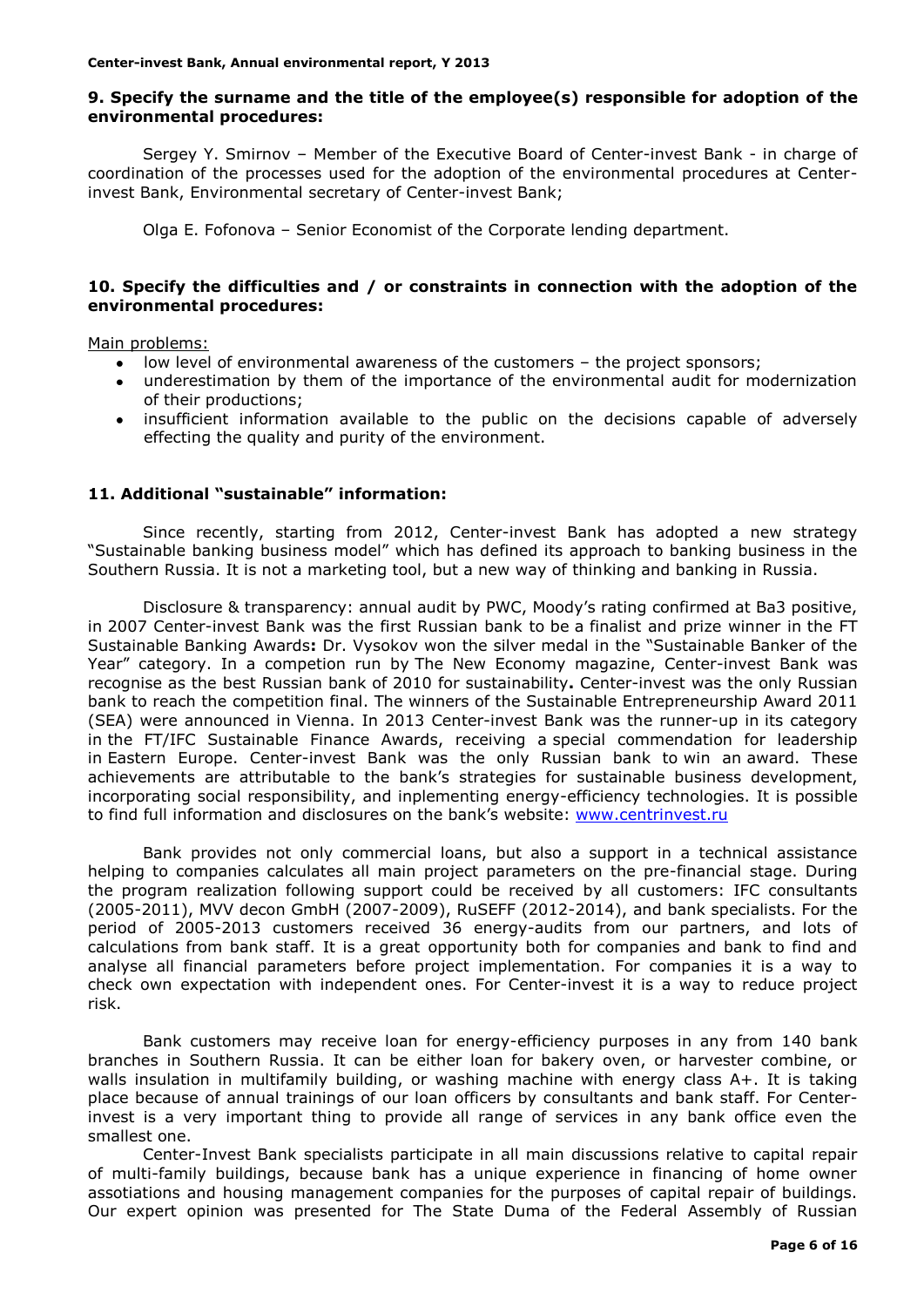Federation, The Council of Federation of the Federal Assembly of the Russian Federation, The Russian Chamber of Commerce and Industry, during Annual meeting of Russian Association of Home Owner Associations, Association of European Business, Association of Municipalities of Rostov region, and others.

For 2014 Center-invest Bank has following expectations and plans. First of all, several credit lines from our partners for energy-efficiency purposes: OeEB for €5.0m, EBRD for R600m, others for €8.0m, secondly, plans to provide energy-efficiency loans for amount not less than €50m, and thirdly, to create a sustainable business with sustainable customers in sustainable region.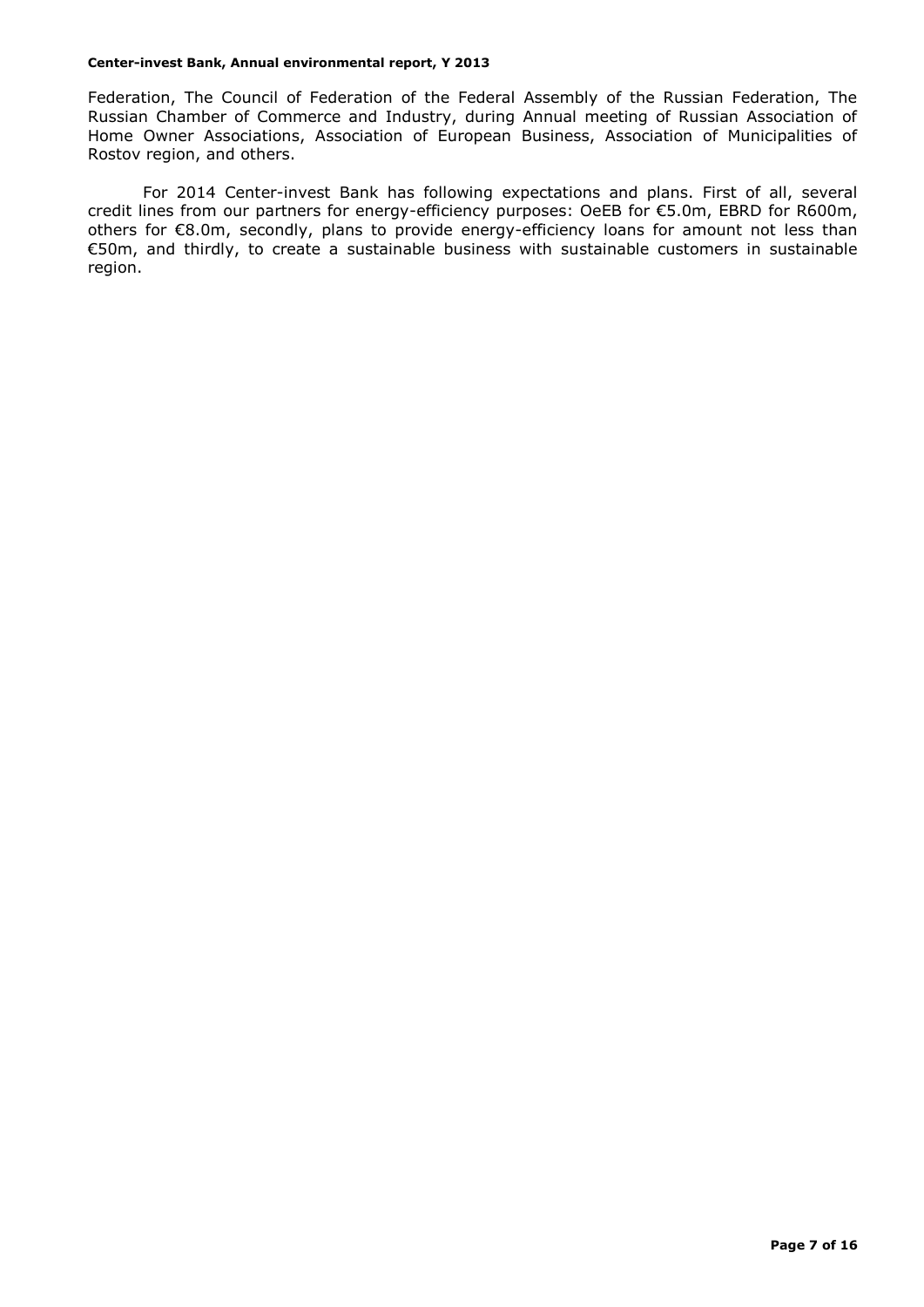# **Environmental and Social Exclusion List of Center-Invest Bank**

Center-Invest Bank invariably does not finance, directly or indirectly, any projects that involve the following:

- 1) production or trade in any product or activity deemed illegal under host country laws or regulations or international conventions and agreements, or subject to international phase outs or bans, including:
	- a) production or trade in products containing PCBs<sup>1</sup>;
	- b) production or trade in pharmaceutical products, pesticides/herbicides, or other dangerous substances subject to international phase outs or bans  $2$ ;
	- c) production or trade in ozone depleting substances subject to international phase out<sup>3</sup>;
	- d) trade in wildlife or plants or wildlife or plant products regulated under CITES $4$
	- e) transboundary trade in wastes prohibited by international laws<sup>5</sup>.
- 2) production, use or trade in unbonded asbestos fibers and asbestos-containing products  $6$ ;
- 3) activities prohibited by host country legislation or international conventions relating to the protection of biodiversity resources or cultural heritage<sup>7</sup>;
- 4) drift net fishing in the marine environment using nets in excess of 2.5 km in length
- 5) shipment of oil or other hazardous substances in tankers that do not comply with IMO requirements<sup>8</sup>;
- 6) trade in goods without the required export or import licenses or other evidence of authorization of carriage issued by the corresponding export/import or, whenever necessary, transit countries.
- 7) Activities in the nuclear fuel production cycle (uranium mining, production, enrichment, storage or transport of nuclear fuels) and production of or trade in radioactive materials. This does not apply to: the purchase of medical equipment, quality control (measurement) equipment and any equipment where IFC/EBRD consider the radioactive source to be trivial and/or adequately shielded;
- 8) Production of or trade in weapons and munitions (This does not apply to project sponsors who are not substantially involved in these activities. "Not substantially involved" means that the activity concerned is ancillary to a project sponsor's primary operations);
- 9) Production of or trade in alcoholic beverages (excluding beer and wine) (This does not apply to project sponsors who are not substantially involved in these activities. "Not substantially involved" means that the activity concerned is ancillary to a project sponsor's primary operations);
- 10) Production of or trade in tobacco (This does not apply to project sponsors who are not substantially involved in these activities. "Not substantially involved" means that the activity concerned is ancillary to a project sponsor's primary operations);
- 11) Gambling, casinos and equivalent enterprises (This does not apply to project sponsors who are not substantially involved in these activities. "Not substantially involved" means that the activity concerned is ancillary to a project sponsor's primary operations);
- 12) Commercial logging operations for use in primary tropical moist forest;

1

<sup>&</sup>lt;sup>1</sup> PCBs: Polychlorinated biphenyls are a group of highly toxic chemicals. PCBs are likely to be found in oil-filled electrical transformers, capacitors and switchgear dating from 1950-1985

<sup>&</sup>lt;sup>2</sup> Reference documents are EU Regulation (EEC) No 2455/92 Concerning the Export and Import of Certain Dangerous Chemicals, as amended; UN Consolidated List of Products whose Consumption and/or Sale have been Banned, Withdrawn, Severely Restricted or not Approved by Governments; Convention the Prior Informed<br>Consent Procedures for Certain Hazardous Chemicals and Pesticides in Pollutants; WHO Classification of Pesticides by Hazard.

<sup>&</sup>lt;sup>3</sup> Ozone depleting substances: Chemical compounds which react with and deplete stratospheric ozone, resulting in widely publicised 'ozone holes'. The Montreal Protocol lists such substances and their target reduction and phase out dates.

<sup>4</sup> CITES: Convention on International Trade in Endangered Species of Wild Fauna and Flora. A list of CITES listed species is available at www.cites.org/eng/app/index.shtml

<sup>5</sup> Reference documents are Regulation (EC) No.1013/2006 of 14 June 2006 on shipments of waste; Decision C (2001) 107/Final of the OECD Council concerning the revision of Decision C(92)39/Final on the control of transboundary movements of wastes destined for recovery operations; Basel Convention on the Control of<br>Transboundary Movements of Hazardous Wastes and their Disposal

<sup>6</sup> This does not apply to the use or trade in bonded asbestos cement sheeting where the asbestos content is less than 20%.

This does not deprived the doe of clube in bonded deserver entering the conservation of Migratory Species of Wild Animals (Bonn Convention); Convention on Wetlands of International Importance, especially as Waterfowl Habitat (Ramsar Convention); Convention on the Conservation of European Wildlife and Natural Habitats (Bern Convention); World Heritage Convention; Convention on Biological Diversity with protocols thereto.

<sup>&</sup>lt;sup>8</sup> This includes: tankers which do not have all required MARPOL and SOLAS certificates (including, without limitation, ISM Code compliance), tankers blacklisted by the European Union or banned by the Paris Memorandum of Understanding on Port State control (Paris MOU), and tankers due for phase out under regulations 13G and 13H of Annex I of MARPOL. No single hull tanker over 25 years old should be used.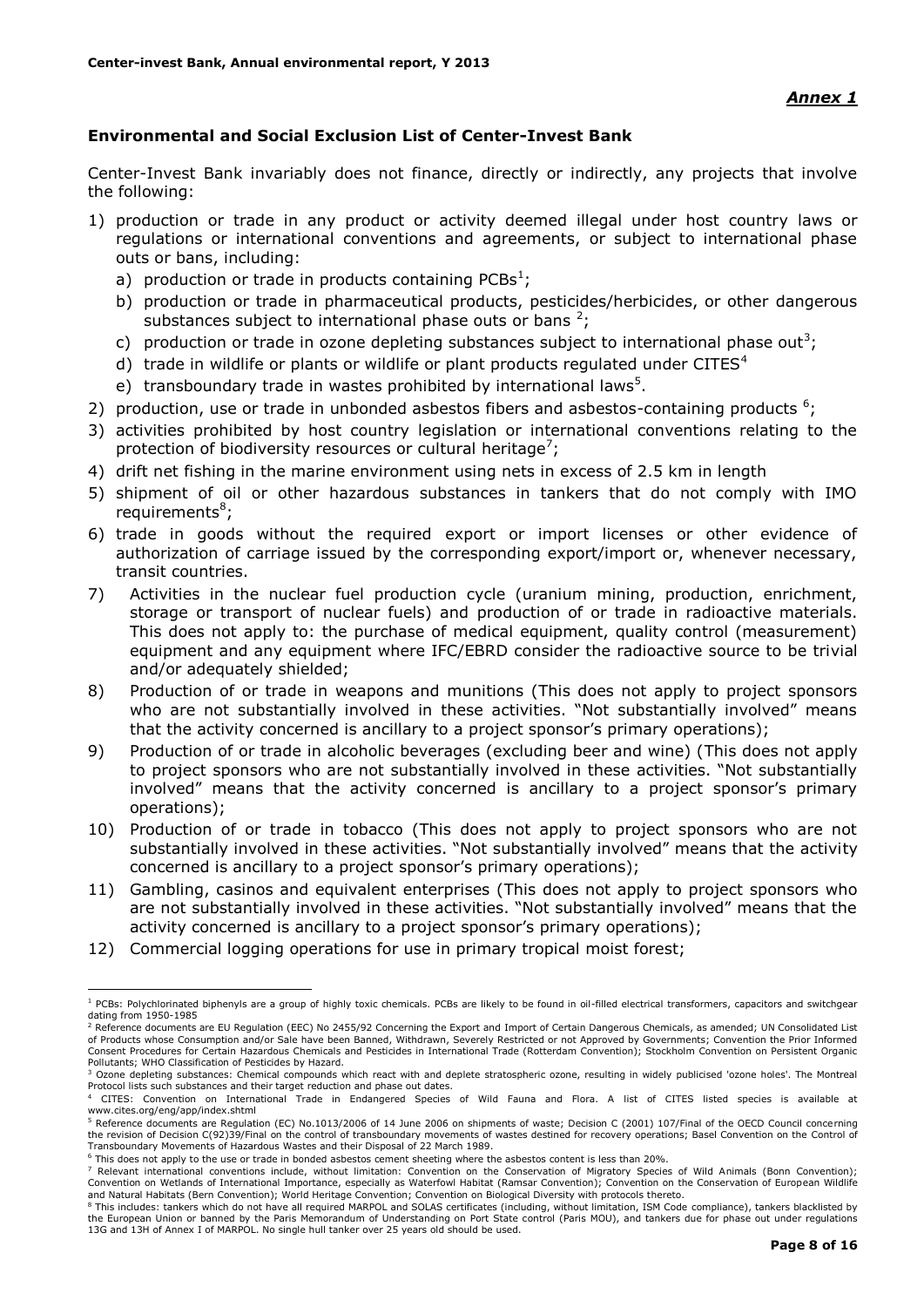- 13) Production of or trade in wood or other forestry products other than from sustainably managed forests;
- 14) Production or activities involving harmful or exploitative forms of forced labour/harmful child labour (Forced labour means all work or service, not voluntarily performed, that is extracted from an individual under threat of force or penalty. Harmful child labour means the employment of children that is economically exploitative, or is likely to be hazardous to, or to interfere with, the child's education, or to be harmful to the child's health, or physical, mental, spiritual, moral or social development).
- 15) Pornography and/or prostitution;
- 16) Racist and/or anti-democratic media.

When financing micro-finance activities, FIs will also apply the following additional exclusions:

- a) Production, trade, storage, or transport of significant volumes of hazardous chemicals, or commercial scale usage of hazardous chemicals. Hazardous chemicals include gasoline, kerosene, and other petroleum products;
- b) Production or activities that impinge on the lands owned, or claimed under adjudication, by Indigenous Peoples, without full documented consent of such peoples.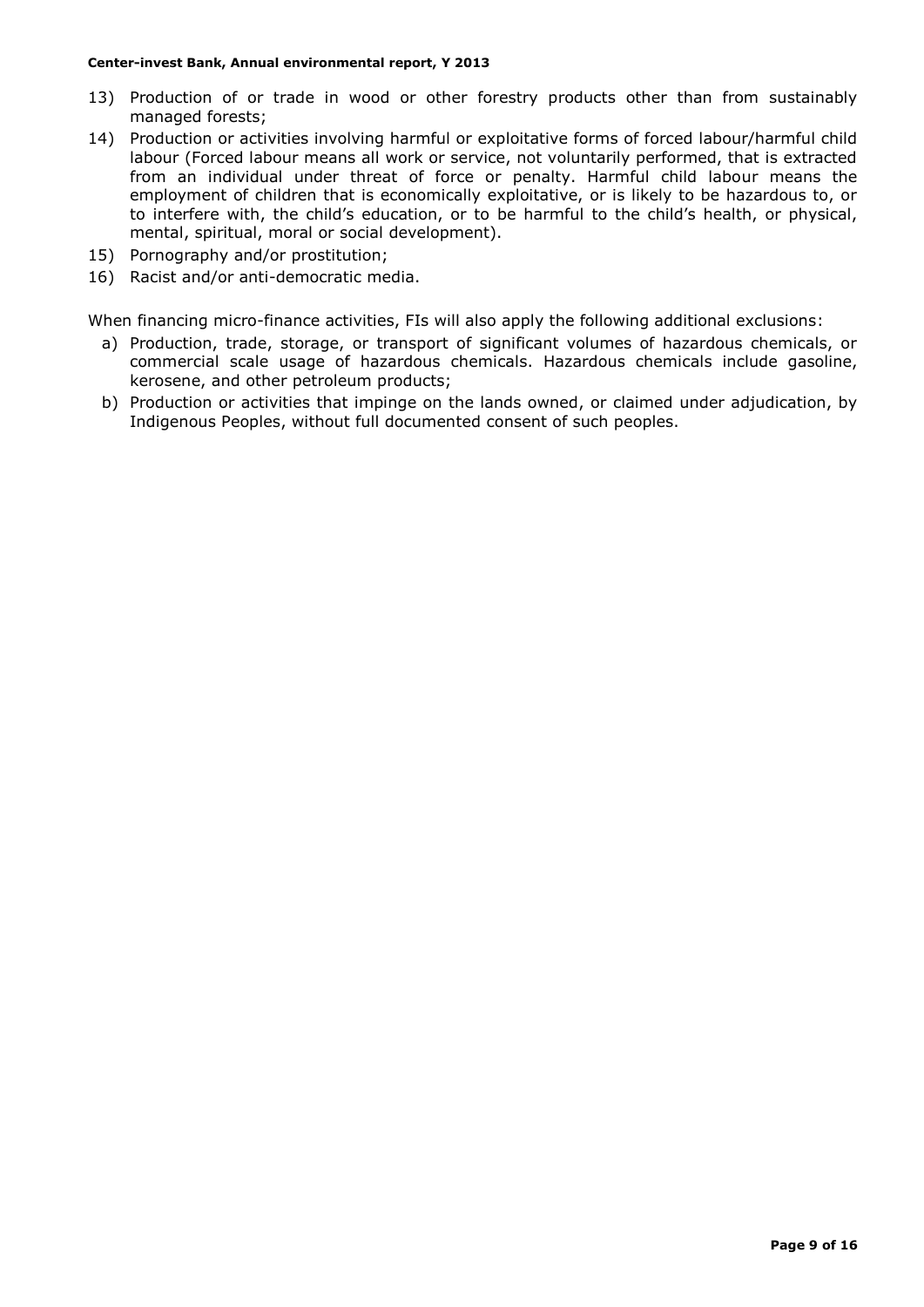# **Category 'A' Projects**

This list refers to projects of new construction, upscaling or transformation / conversion in the following categories. This list is not exhaustive, and the project types included in the list are shown as examples. Referral of the projects to a particular category depends on the nature and scale of the actual or potential adverse environmental or social consequences, and is determined by the specific aspects of realization of the project, and location of the site.

1. Crude oil refineries (excluding undertakings manufacturing only lubricants from crude oil) and installations for the gasification and liquefaction of 500 tonnes or more of coal or bituminous shale per day.

2. Thermal power stations and other combustion installations with a heat output of 300 MW  $9$ or more, and, nuclear power stations and other nuclear reactors, including the dismantling or decommissioning of such power stations or reactors (except research installations for the production and conversion of fissionable and fertile materials, whose maximum power does not exceed 1 kW of continuous thermal load).

3. Installations designed for the production, or enrichment of nuclear fuels, the reprocessing, storage or final disposal of irradiated nuclear fuels, or for the storage, disposal or processing of radioactive waste.

4. Integrated works for the initial smelting of cast-iron and steel; installations for the production of nonferrous crude metals from ore, concentrates or secondary raw materials by metallurgical, chemical or electrolytic processes.

5. Installations for the extraction of asbestos and for the processing and transformation of asbestos and products containing asbestos: for asbestos-cement products, with an annual production of more than 20,000 tonnes finished product; for friction material, with an annual production of more than 50 tonnes finished product; and for other asbestos utilization of more than 200 tonnes per year.

6. Integrated chemical installations, i.e. those installations for the manufacture on an industrial scale of substances using chemical conversion processes, in which several units are juxtaposed and are functionally linked to one another and which are for the production of: basic organic chemicals; basic inorganic chemical; phosphorus-, nitrogen- or potassium-based fertilizers (simple or compound fertilizers); basic plant health products and of biocides; basic pharmaceutical products using a chemical or biological process; explosives.

7. Construction of motorways, express roads and lines for long-distance railway traffic and of airports with a basic runway length of 2,100 metres or more; construction of a new road of four or more lanes, or realignment and/or widening of an existing road so as to provide four or more lanes, where such new road, or realigned and/or widened section of road would be 10 km or more in a continuous length.

8. Pipelines, terminals, and associated facilities for the large-scale transport of gas, oil, and chemicals.

9. Sea ports and also inland waterways and ports for inland-waterway traffic which permit the passage of vessels of over 1,350 tonnes; trading ports, piers for loading and unloading connected to land and outside ports (excluding ferry piers) which can take vessels of over 1,350 tonnes.

10. Waste-processing and disposal installations for the incineration, chemical treatment or landfill of hazardous, toxic or dangerous wastes.

11. Large<sup>10</sup>dams and other impoundments designed for the holding back or permanent storage of water.

12. Groundwater abstraction activities or artificial groundwater recharge schemes in cases where the annual volume of water to be abstracted or recharged amounts to 10 million cubic meters or more.

13. Industrial plants for the (a) production of pulp from timber or similar fibrous materials; (b) production of paper and board with a production capacity exceeding 200 air-dried metric tonnes per day.

<u>.</u>

<sup>10</sup> As per the definition of the International Commission on Large Dams (ICOLD). ICOLD defines a large dam as a dam with a height of 15 m or more from the foundation. Dams that are between 5 and 15m high and have a reservoir volume of more than 3 million m3 are also classified as large dams.

<sup>9</sup> Equivalent to a gross electrical output of 140 MWe for steam and single cycle gas turbines power stations.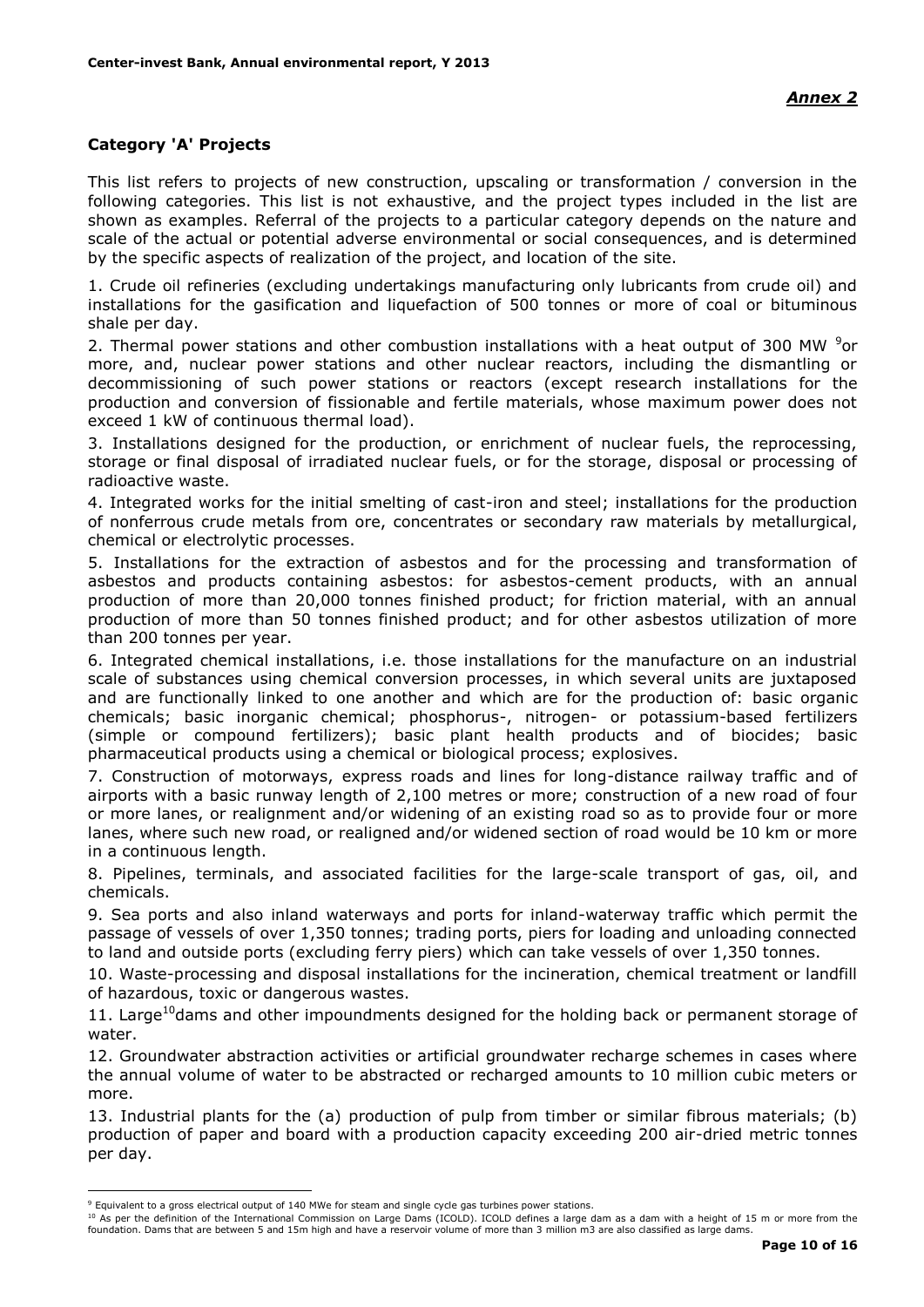14. Large-scale peat extraction, quarries and open-cast mining, and processing of metal ores or coal.

15. Extraction of petroleum and natural gas for commercial purposes.

16. Installations for storage of petroleum, petrochemical, or chemical products with a capacity of 200,000 tonnes or more.

17. Large-scale forest harvesting.

18. Municipal waste water treatment plants with a capacity exceeding 150,000 population equivalent.

19. Municipal solid waste-processing and disposal facilities.

20. Large-scale tourism and retail development.

21. Construction of overhead electrical power lines.

22. Large-scale land reclamation.

23. Large-scale primary agriculture/silviculture involving intensification or conversion of natural habitats.

24. Plants for the tanning of hides and skins where the treatment capacity exceeds 12 tons of finished products per day.

25. Installations for the intensive rearing of poultry or pigs with more than: 40,000 places for poultry; 2,000 places for production pigs (over 30 kg); or 750 places for sows.

26. Projects<sup>11</sup> which are planned to be carried out in sensitive locations or are likely to have a perceptible impact on such locations, even if the project category does not appear in the above list. Such sensitive locations include National Parks and other protected areas identified by national or international law, and other sensitive locations of international, national or regional importance, such as wetlands, forests with high biodiversity value, areas of archaeological or cultural significance, and areas of importance for indigenous peoples or other vulnerable groups.

27. Projects which involve significant adverse social consequences for the local inhabitants or other persons affected by the project.

28. Projects which involve large-scale resettlement or retrenchment (unbalancing of a stable economic situation).

1

 $11$  Including, specifically, social or environmental projects (such as renewable energy sources).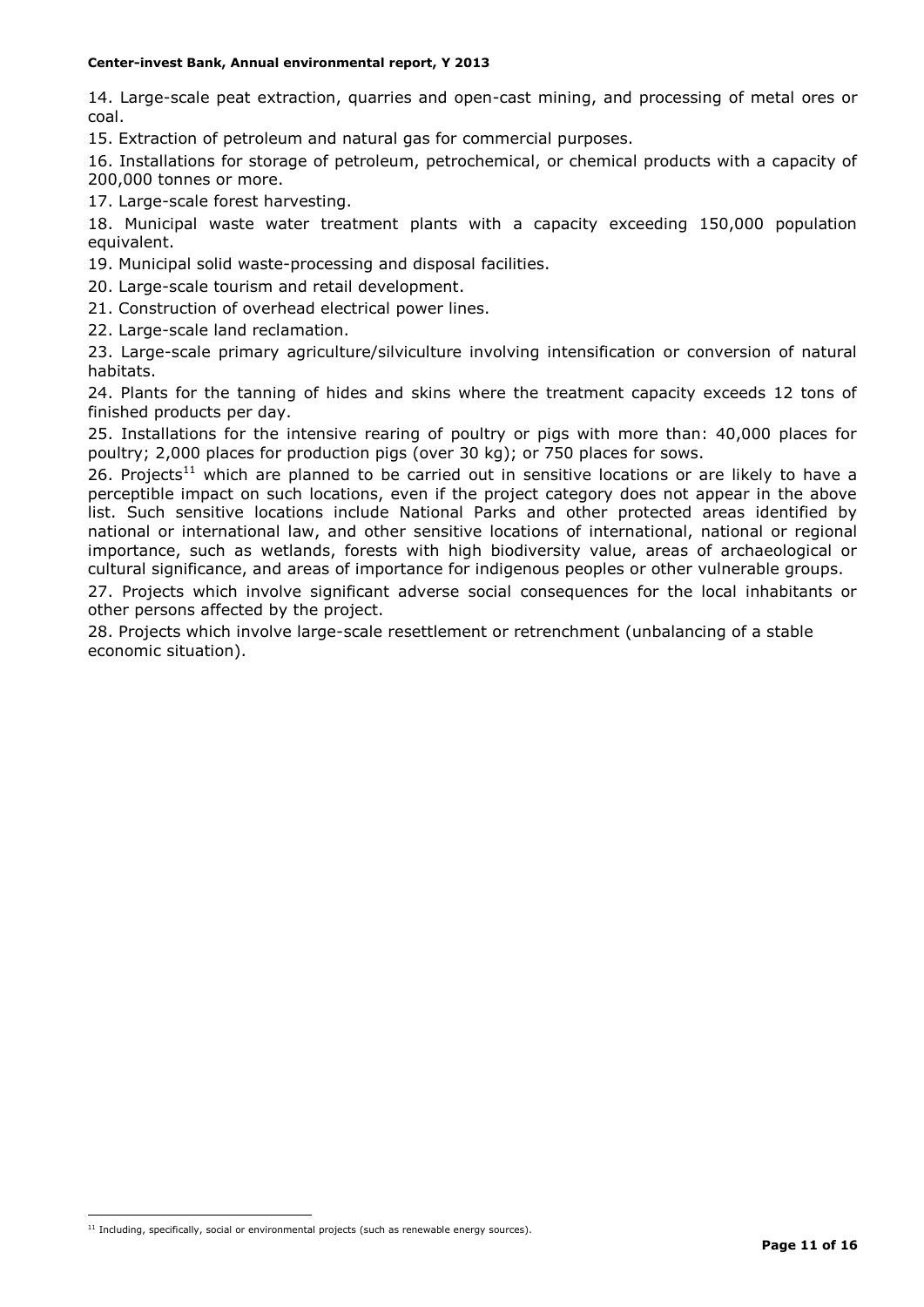## *Annex 3*

| Loan issue criteria                                                              | <b>Risk level</b><br>(assessment criteria)                                                                                                                                                                                              | <b>Risk value</b><br>(multiplier) | <b>Total</b><br>(level x value)    |
|----------------------------------------------------------------------------------|-----------------------------------------------------------------------------------------------------------------------------------------------------------------------------------------------------------------------------------------|-----------------------------------|------------------------------------|
| Environmental<br>and<br>social <sup>13</sup> risk in the<br>sector <sup>14</sup> | $1.0 - low/low$<br>1.5 - low/medium, medium/low<br>2.0 - medium/medium, low/high<br>2.5 - medium/high, high/low<br>3.0 - high/medium, high/high                                                                                         | 40                                | 40<br>60<br>80<br>100<br>120       |
| Amount of loan                                                                   | 0 - up to 3 million rubles.<br>1 - 3 to 6 million rubles<br>2 - 6 to 30 million rubles<br>3 - more than 30 million rubles                                                                                                               | 20                                | $\mathbf{0}$<br>20<br>40<br>60     |
| Loan term                                                                        | $1 - up to 6 months$<br>$2 - 6$ to 24 months<br>3 - more than 24 months                                                                                                                                                                 | 20                                | 20<br>40<br>60                     |
|                                                                                  | 1.0 - account turnover; guarantee;<br>bill;<br>unsecured loan<br>1.5 - account turnover; guarantee;<br>bill;<br>unsecured loan + fixed assets; inventory<br>pledge; land without a history of industrial                                |                                   | 20<br>30                           |
|                                                                                  | production<br>2.0 - fixed assets; inventory pledge; land<br>without a history of industrial production<br>2.0 - account turnover; guarantee; bill;<br>unsecured loan + land with a history of<br>industrial production or contamination |                                   | 40<br>40                           |
| Collateral                                                                       | 2.0 - account turnover; guarantee; bill;<br>unsecured loan + fixed assets; inventory<br>pledge; land without a history of industrial<br>production + land with a history of industrial<br>production or contamination                   | 20                                | 40                                 |
|                                                                                  | 2.5 - fixed assets; inventory pledge; land<br>without a history of industrial production + land<br>with a history of industrial production or<br>contamination<br>3.0 - land with a history of industrial production                    |                                   | 50<br>60                           |
| Business experience<br>of the Borrower (risk<br>management skills $)^{15}$       | or contamination<br>1 - substantial<br>2 - moderate<br>$3 - low$                                                                                                                                                                        | 20                                | 20<br>40<br>60                     |
| <b>Total</b>                                                                     |                                                                                                                                                                                                                                         |                                   | XXX (sum of<br>accumulated points) |
|                                                                                  |                                                                                                                                                                                                                                         | High                              | 300-360                            |
|                                                                                  |                                                                                                                                                                                                                                         | Medium                            | 171-299                            |
|                                                                                  |                                                                                                                                                                                                                                         | Low                               | 100-170                            |

# **Criteria for assessment of environmental and social risks<sup>12</sup>**

<sup>&</sup>lt;sup>12</sup> Preliminary assessment shall be performed for all projects considered by the Bank, on the basis of this Appendix. Assessment shall be carried out by the employees of the Bank responsible for review of the customers' p

<sup>&</sup>lt;sup>14</sup> According to the Note 'Industry Sector Classifier' attached hereto<br><sup>15</sup> The borrower's business experience means the CEO's years of service in the particular business area (substantial – more than 3 years, moderate – years, low– less than 1 year).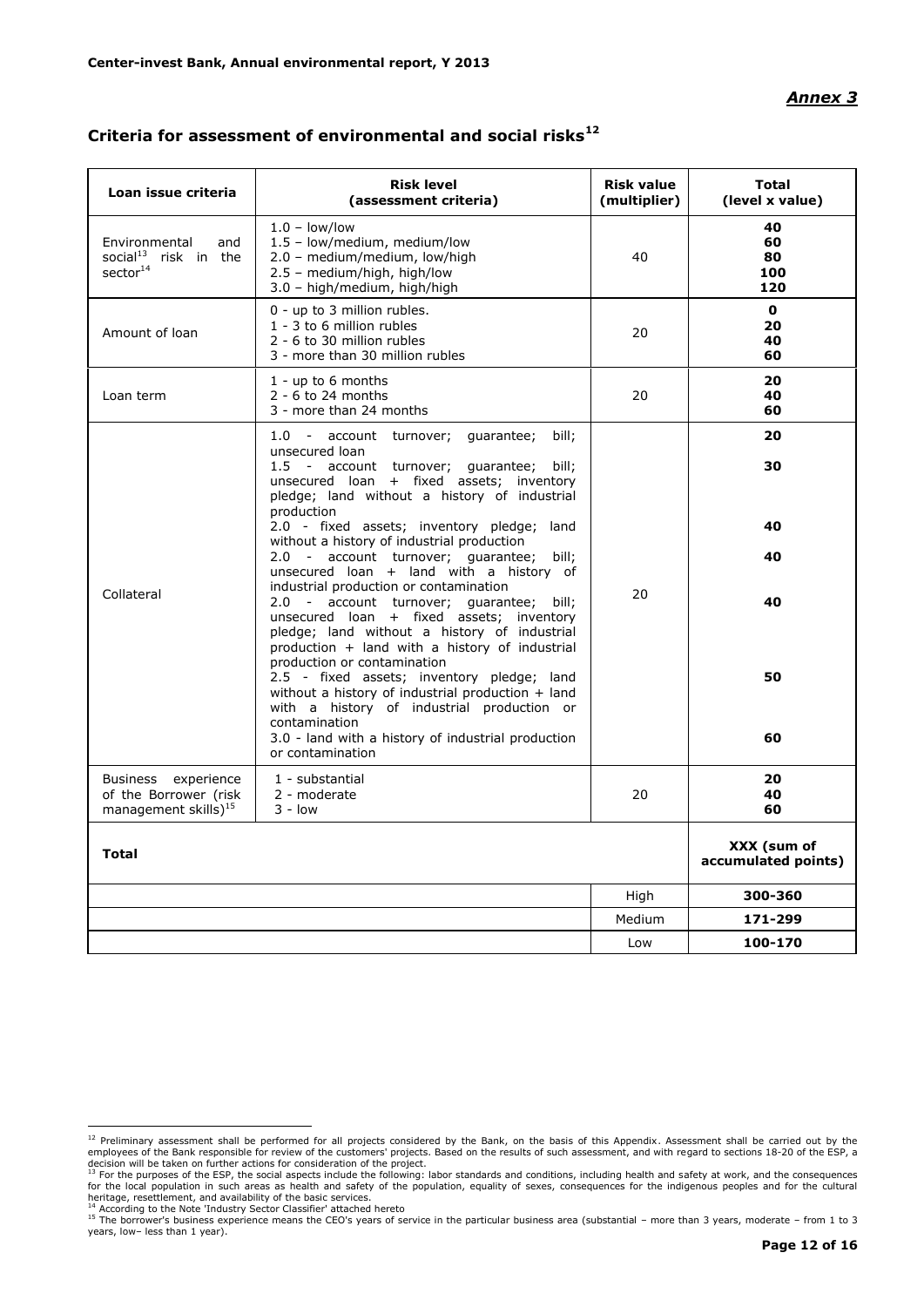# **Form of the report on performance of a complex environmental and social examination and monitoring (CESE)<sup>16</sup>**

The Borrower :

Nature of operations and business of the Borrower:

Reviewed environmental information and identified problems:

Reviewed social information and identified problems:

Compliance with regulatory requirements in the area of environment protection, labor and migration laws, and social requirements and commitments:

Detailed information on major injuries and accidents over the last two years:

If the land is used as security, indicate whether it has been significantly contaminated. If yes, indicate whether the Bank, as the security holder, has any land rehabilitation commitments, and the amount of such commitments.

Minimization and monitoring of risks: specify further actions required / planned by the Borrower, especially the actions aimed at elimination of the problems connected with non-compliance with health, safety, and environment protection requirements, and the corresponding commitments.

Minimization and monitoring of risks: specify the measures to be implemented by the Bank, such as environment protection conditions, loan issue provisos, or monitoring requirements (i.e., submission by the Borrower of regular reports).

Opportunities in the areas of environment protection and social standards (e.g., reduction of wastes, more efficient use of energy, use of cleaner technologies):

By \_\_\_\_\_\_\_\_\_\_\_\_\_\_\_\_\_\_ Date \_\_\_\_\_\_\_\_\_\_\_\_\_\_\_

<u>.</u>

<sup>&</sup>lt;sup>16</sup> This Form must be filled in by the Bank's employees charged with review of the customers' projects, and shall be handed over to the Bank's employees responsible for the final assessment in accordance with section 32 of the ESP.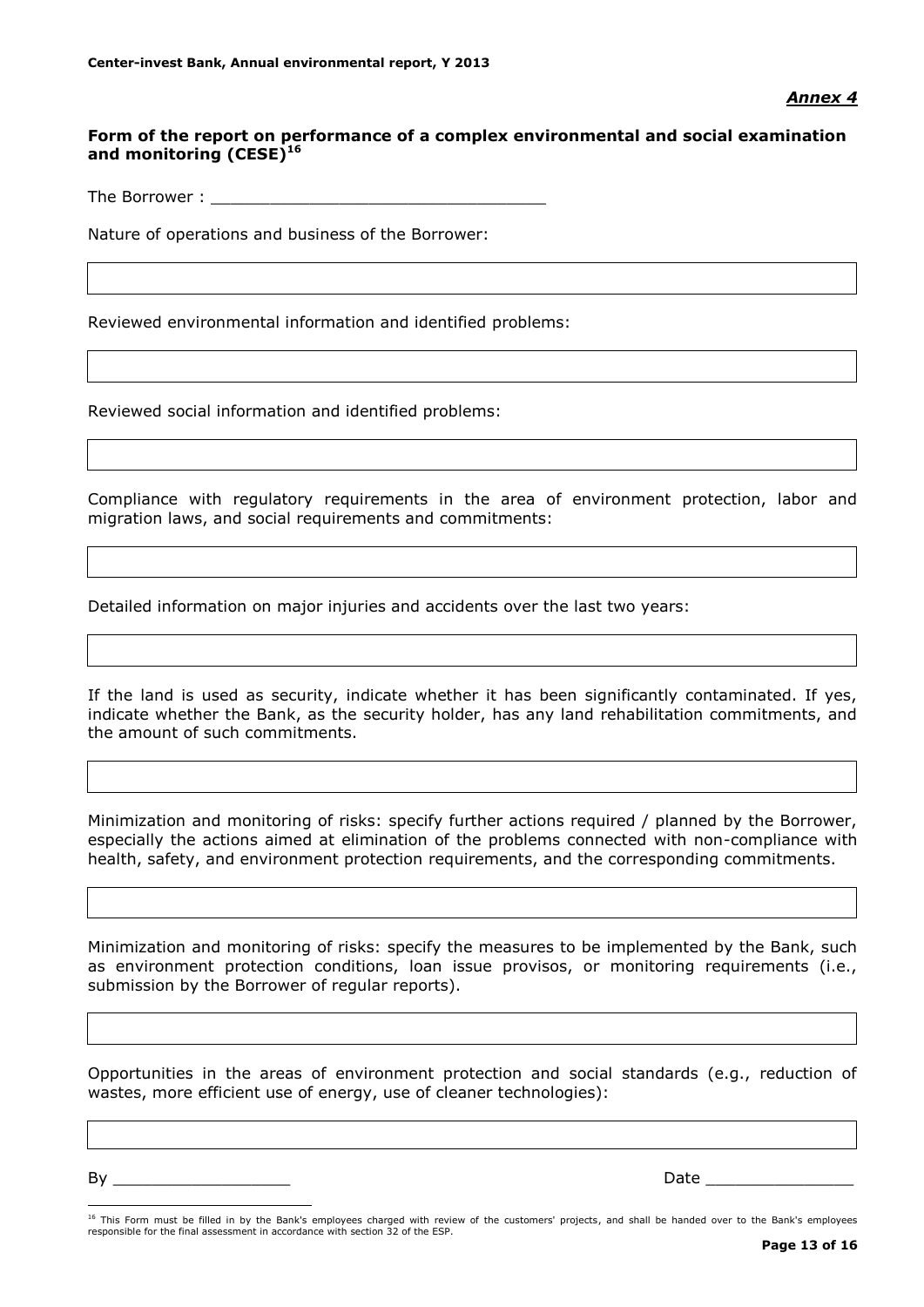# *Annex 5*

# **Energy-efficiency loans (except residential loans)**

| N              | <b>Customer</b> | <b>Branch</b>       | Project<br>amount (RUR) | <b>Amount of</b><br>financing (RUR) | Payback<br>period | <b>Energy saving</b><br>(per unit) | <b>Industry</b> | <b>Issue</b><br>date | Type of<br>loan | <b>Reducing of</b><br>$CO2$ (t per year) |
|----------------|-----------------|---------------------|-------------------------|-------------------------------------|-------------------|------------------------------------|-----------------|----------------------|-----------------|------------------------------------------|
| $\mathbf{1}$   | Borrower-1      | Of. Zheleznovodskiy | 2 905 000               | 2 905 000                           | 4,7               | 62,5% (dt)                         | agriculture     | 05.06.13             | credit line     | 78,2                                     |
| $\overline{2}$ | Borrower-2      | Of. Cimlyanskiy     | 5 200 000               | 3 120 000                           | 4,6               | 62,2% (el)                         | production      | 07.02.13             | leasing         | 28,0                                     |
| 3              | Borrower-3      | Of. Voenved         | 12 324 000              | 11 177 800                          | 3,9               | 71,7% (el)                         | production      | 14.01.13             | leasing         | 38,0                                     |
| $\overline{4}$ | Borrower-4      | Of. Oblivskiy       | 10 300 000              | 10 300 000                          | 4,8               | 66,7% (dt)                         | agriculture     | 04.02.13             | credit line     | 75,1                                     |
| 5              | Borrower-5      | Of. Selmash         | 12 243 080              | 9 800 000                           | 4,6               | 27,2% (el, dt)                     | production      | 28.01.13             | credit line     | 143,7                                    |
| 6              | Borrower-6      | Of. Selmash         | 7 282 340               | 4 520 000                           | 4,9               | 61,5% (el)                         | production      | 30.01.13             | leasing         | 6,4                                      |
| $\overline{7}$ | Borrower-7      | Of. Chaltyr         | 3 953 000               | 3 900 000                           | 4,5               | 30,7% (dt)                         | agriculture     | 08.02.13             | term credit     | 19,4                                     |
| 8              | Borrower-8      | Of. Chaltyr         | 12 290 000              | 12 290 000                          | 3,9               | 52,0% (dt)                         | agriculture     | 11.02.13             | term credit     | 81,4                                     |
| 9              | Borrower-9      | Of. Rodionovskiy    | 6 760 000               | 5 440 000                           | 4,1               | 55,0% (dt)                         | agriculture     | 06.02.13             | term credit     | 57,4                                     |
| 10             | Borrower-10     | Of. Peschanokopskiy | 2 060 000               | 2 060 000                           | 4,8               | 37,2% (dt)                         | production      | 14.02.13             | term credit     | 32,0                                     |
| 11             | Borrower-11     | Head office         | 980 000                 | 500 000                             | 2,9               | 91,1% (el)                         | production      | 06.02.13             | term credit     | 31,3                                     |
| 12             | Borrower-12     | Of. Peschanokopskiy | 3 600 000               | 3 600 000                           | 4,1               | 40,8% (dt)                         | production      | 14.02.13             | term credit     | 37,9                                     |
| 13             | Borrower-13     | Of. Timashevskiy    | 4 590 000               | 4 090 000                           | 3,3               | 63,7% (dt)                         | agriculture     | 13.02.13             | term credit     | 164,0                                    |
| 14             | Borrower-14     | Branch 8            | 141 939 000             | 124 800 000                         | 5,8               | 25,1% (el, gaz, dt)                | trade           | 24.12.13             | credit line     | 504,2                                    |
| 15             | Borrower-15     | Of. Kropotkinskiy   | 35 000 000              | 35 000 000                          | 5,0               | 46,7% (dt)                         | agriculture     | 28.02.13             | term credit     | 131,4                                    |
| 16             | Borrower-16     | Of. Pokrovskiy      | 6 657 120               | 6 000 000                           | 4,6               | 66,7% (dt)                         | agriculture     | 20.03.13             | term credit     | 187,7                                    |
| 17             | Borrower-17     | Of. Zheleznovodskiy | 670 000                 | 650 000                             | 3,2               | 32,0% (el)                         | service         | 05.03.13             | term credit     | 20,0                                     |
| 18             | Borrower-18     | Of. Chaltyr         | 12 800 000              | 10 240 000                          | 1,5               | 50,2% (gaz)                        | production      | 05.03.13             | credit line     | 3 7 5 5 , 2                              |
| 19             | Borrower-19     | Of. Beloglinskiy    | 925 000                 | 830 000                             | 1,8               | 50,0% (dt)                         | agriculture     | 04.03.13             | term credit     | 65,7                                     |
| 20             | Borrower-20     | Of. Selmash         | 9 700 000               | 9 700 000                           | 4,6               | 46,7% (el)                         | production      | 21.02.13             | credit line     | 35,0                                     |
| 21             | Borrower-21     | Branch 3            | 2 700 000               | 2 300 000                           | 4,1               | 87,7% (el)                         | production      | 25.07.13             | credit line     | 7,7                                      |
| 22             | Borrower-22     | Of. Celinskiy       | 729 000                 | 650 000                             | 2,6               | 45,1% (dt)                         | agriculture     | 02.04.13             | term credit     | 36,0                                     |
| 23             | Borrower-23     | Branch 5            | 75 000 000              | 75 000 000                          | 3,0               | working capital                    | production      | 01.03.13             | credit line     |                                          |
| 24             | Borrower-24     | Of. Noviy           | 4 500 000               | 3 600 000                           | 4,3               | 55,0% (dt)                         | agriculture     | 19.03.13             | term credit     | 57,4                                     |
| 25             | Borrower-25     | Of. Beloglinskiy    | 14 850 000              | 5 000 000                           | 4,4               | 54,5% (dt)                         | agriculture     | 16.05.13             | term credit     | 52,5                                     |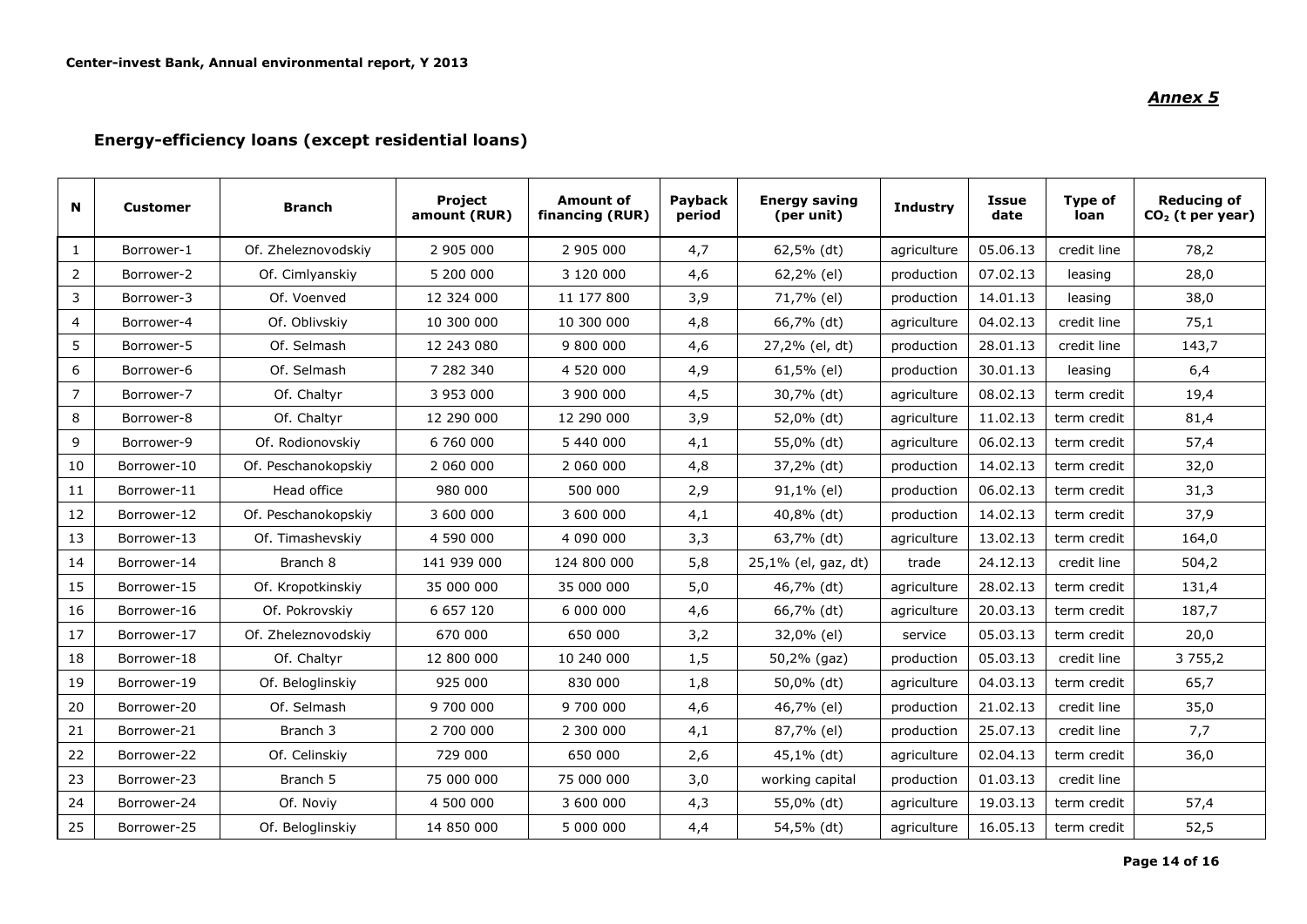| 26 | Borrower-26 | Head office         | 3 060 000     | 3 060 000   | 4,1 | 60,0% (dt)        | agriculture | 02.08.13 | term credit | 18,8       |
|----|-------------|---------------------|---------------|-------------|-----|-------------------|-------------|----------|-------------|------------|
| 27 | Borrower-27 | Of. K.-Shahtinsky   | 7 771 890     | 6 994 000   | 4,3 | 43,8% (dt)        | agriculture | 14.05.13 | term credit | 36,5       |
| 28 | Borrower-28 | Of. K.-Shahtinsky   | 2 990 000     | 2 691 000   | 4,6 | 45,6% (dt)        | agriculture | 05.06.13 | term credit | 36,7       |
| 29 | Borrower-29 | Of. Pokrovskiy      | 7 729 000     | 7 729 000   | 5,3 | 42,9% (dt)        | agriculture | 30.05.13 | term credit | 28,2       |
| 30 | Borrower-30 | Head office         | 32 224 490    | 32 224 490  | 4,1 | 65,0% (dt)        | agriculture | 17.05.13 | term credit | 406,8      |
| 31 | Borrower-31 | Branch 7            | 5 916 000     | 5 916 000   | 1,1 | 81,0% (dt->el)    | agriculture | 07.03.13 | credit line | 682,3      |
| 32 | Borrower-32 | Head office         | 1 442 600     | 1 154 080   | 4,4 | 48,0% (el)        | production  | 28.05.13 | leasing     | 2,7        |
| 33 | Borrower-33 | Branch 7            | 75 000 000    | 45 000 000  | 4,2 | 55,0% (el)        | agriculture | 28.05.13 | term credit | 15,3       |
| 34 | Borrower-34 | Of. Labinskiy       | 73 840 000    | 50 960 460  | 4,9 | 58,3% (el)        | production  | 27.05.13 | credit line | 443,5      |
| 35 | Borrower-35 | Of. Voenved         | 15 513 000    | 11 137 000  | 3,2 | 60,6% (el, water) | agriculture | 29.05.13 | credit line | 133,8      |
| 36 | Borrower-36 | Of. Voenved         | 27 000 000    | 24 000 000  | 2,5 | 55,0% (el, gaz)   | agriculture | 19.06.13 | credit line | 405,0      |
| 37 | Borrower-37 | Of. Zheleznovodskiy | 399 000       | 399 000     | 4,1 | 36,8% (el)        | service     | 12.07.13 | term credit | 12,1       |
| 38 | Borrower-38 | Of. Millerovskiy    | 12 000 000    | 8 400 000   | 4,5 | 42,8% (dt)        | agriculture | 25.06.13 | leasing     | 39,7       |
| 39 | Borrower-39 | Branch 1            | 8 750 000     | 6 000 000   | 4,6 | 26,2% (gaz)       | production  | 23.07.13 | credit line | 972,4      |
| 40 | Borrower-40 | Of. Veshenskiy      | 4 000 000     | 4 000 000   | 3,2 | 47,9% (el)        | production  | 11.06.13 | term credit | 36,7       |
| 41 | Borrower-41 | Head office         | 7 000 000     | 7 000 000   | 3,5 | 50,0% (dt)        | agriculture | 22.07.13 | credit line | 93,9       |
| 42 | Borrower-42 | Head office         | 6 400 000     | 6 400 000   | 4,6 | 58,3% (dt)        | agriculture | 22.07.13 | credit line | 109,5      |
| 43 | Borrower-43 | Of. Kyshevskiy      | 1 267 760     | 1 0 14 2 08 | 2,2 | 70,0% (dt)        | agriculture | 15.05.13 | term credit | 65,7       |
| 44 | Borrower-44 | Of. Kyshevskiy      | 8 0 5 6 1 2 2 | 6 444 897   | 4,7 | 70,0% (dt)        | agriculture | 15.05.13 | term credit | 87,6       |
| 45 | Borrower-45 | Of. Kyshevskiy      | 5 2 5 2 1 2 2 | 4 420 098   | 3,9 | 70,3% (dt)        | agriculture | 15.05.13 | term credit | 81,4       |
| 46 | Borrower-46 | Of. Beloglinskiy    | 4 279 999     | 4 279 999   | 4,1 | 52,0% (dt)        | agriculture | 26.07.13 | term credit | 54,2       |
| 47 | Borrower-47 | Of. Voenved         | 16 808 768    | 15 579 909  | 3,4 | 42,3% (el)        | production  | 27.05.13 | leasing     | 48,6       |
| 48 | Borrower-48 | Of. Pokrovskiy      | 12 717 232    | 9 060 000   | 4,3 | 68,0% (dt)        | agriculture | 29.07.13 | term credit | 122,3      |
| 49 | Borrower-49 | Branch 7            | 22 000 000    | 22 000 000  | 4,1 | $81,0\%$ (dt->el) | agriculture | 24.07.13 | credit line | 682,3      |
| 50 | Borrower-50 | Of. Voenved         | 15 550 000    | 15 000 000  | 4,7 | 64,4% (dt)        | agriculture | 04.07.13 | credit line | 90,7       |
| 51 | Borrower-51 | Of. Beloglinskiy    | 699 000       | 629 000     | 1,7 | 43,8% (dt)        | agriculture | 05.09.13 | term credit | 51,1       |
| 52 | Borrower-52 | Of. Voenved         | 32 000 000    | 32 000 000  | 3,2 | 45,8% (dt)        | agriculture | 17.09.13 | credit line | 172,1      |
| 53 | Borrower-53 | Of. Krasnoarmeiskiy | 200 000 000   | 120 000 000 | 5,1 | 23,8% (el, gaz)   | agriculture | 08.08.13 | credit line | 9 1 2 7, 9 |
| 54 | Borrower-54 | Of. Voenved         | 27 221 986    | 27 221 986  | 3,8 | 41,3% (el)        | production  | 27.08.13 | leasing     | 165,0      |
| 55 | Borrower-55 | Of. Proletarskiy    | 31 200 000    | 31 200 000  | 3,2 | 71,5% (gaz)       | production  | 14.11.13 | leasing     | 1 533,9    |
| 56 | Borrower-56 | Branch 5            | 25 000 000    | 25 000 000  | 3,0 | working capital   | production  | 01.12.13 | credit line |            |